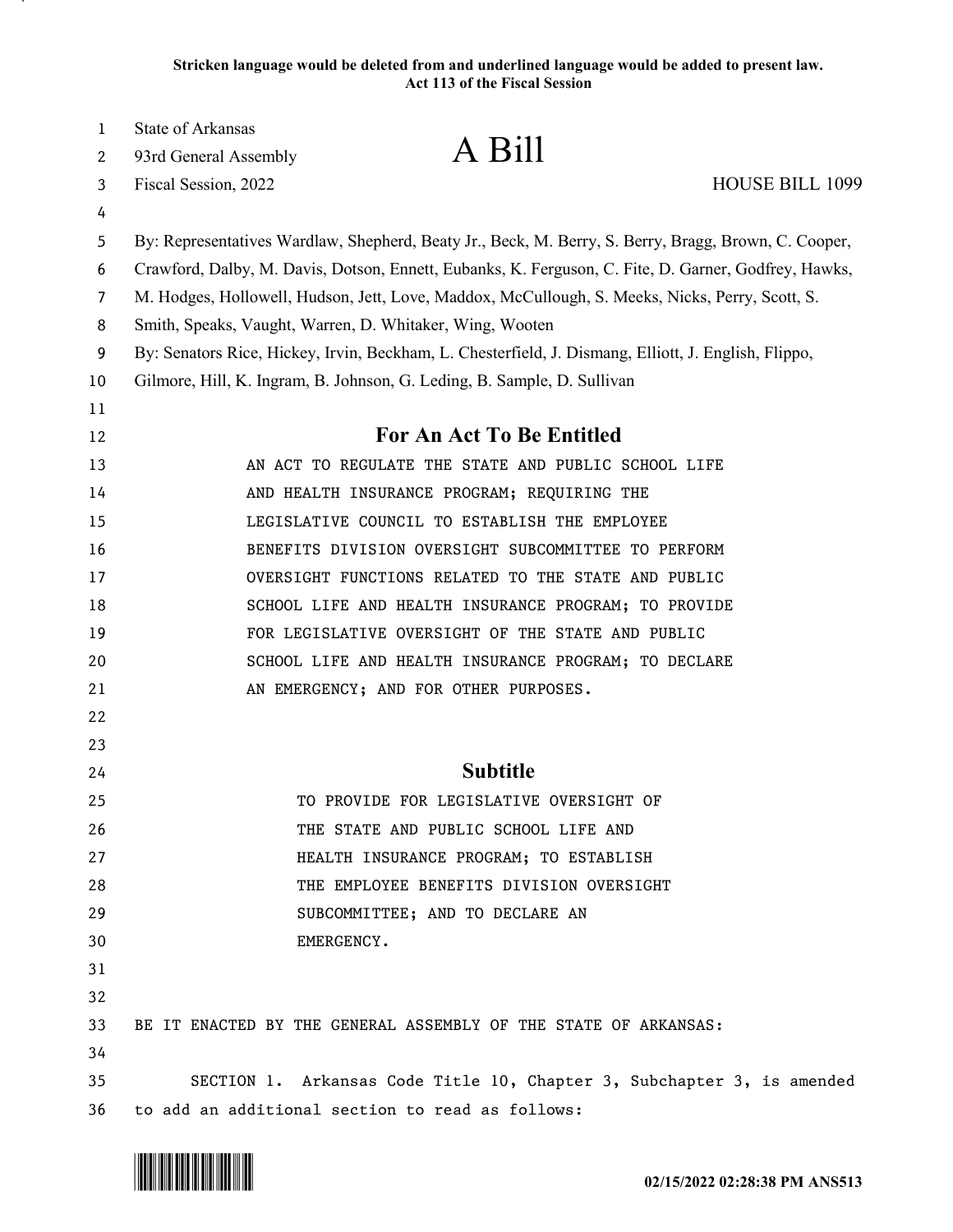| 1  | 10-3-320. Employee Benefits Division Oversight Subcommittee.                 |
|----|------------------------------------------------------------------------------|
| 2  | The Legislative Council shall establish by rule the Employee<br>(a)          |
| 3  | Benefits Division Oversight Subcommittee, which shall have oversight of all  |
| 4  | decisions of the State Board of Finance related to the State and Public      |
| 5  | School Life and Health Insurance Program.                                    |
| 6  | The following decisions of the board pertaining to the program<br>(b)        |
| 7  | shall be referred to the Employee Benefits Division Oversight Subcommittee:  |
| 8  | $(1)(A)$ A new or significantly modified cost-containment measure.           |
| 9  | (B) As used in this subdivision $(b)(1)$ , "cost-containment                 |
| 10 | measure" means a process or practice of controlling and managing expenses of |
| 11 | the program by reducing or limiting the amount of spending required to       |
| 12 | administer the program and remain within specific, preplanned budgetary      |
| 13 | constraints;                                                                 |
| 14 | Any change in plan options offered under the program for<br>(2)              |
| 15 | state employees or public school employees;                                  |
| 16 | Potential funding changes to the program;<br>(3)                             |
| 17 | (4)<br>Any premium increases or decreases over the previous plan             |
| 18 | year;                                                                        |
| 19 | Any concern involving the reserve balance for state<br>(5)                   |
| 20 | employees or public school employees;                                        |
| 21 | Changes to the four-year projections for the program;<br>(6)                 |
| 22 | (7)<br>Changes that would limit, eliminate, or increase benefits of          |
| 23 | plan options offered under the program and the effect these changes would    |
| 24 | have on the fiscal viability of the program, including the reserve balance   |
| 25 | for state employees or public school employees;                              |
| 26 | Changes that would limit, eliminate, or increase eligibility<br>(8)          |
| 27 | requirements for the program;                                                |
| 28 | Vendor issues or changes in vendors from the previous plan<br>(9)            |
| 29 | year;                                                                        |
| 30 | Proposed contracts or changes in contracts from the<br>(10)                  |
| 31 | previous plan year;                                                          |
| 32 | Any change in consultants from the previous plan year;<br>(11)               |
| 33 | (12) Rules promulgated by the board or by the Employee Benefits              |
| 34 | Division regarding the implementation, administration, or enforcement of the |
| 35 | program; and                                                                 |
| 36 | Such other matters related to the program as the Employee<br>(13)            |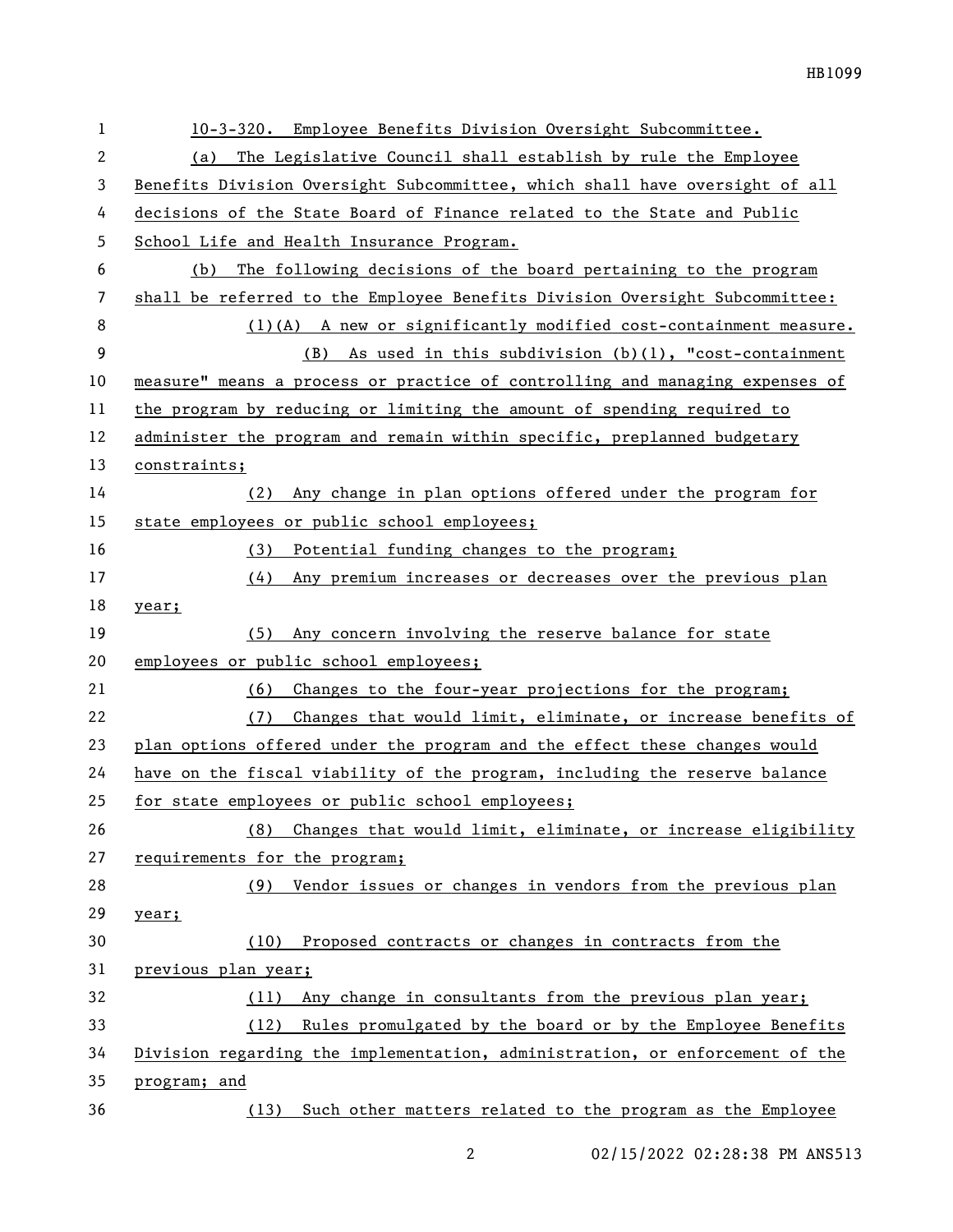| 1              | Benefits Division Oversight Subcommittee considers necessary to perform its   |
|----------------|-------------------------------------------------------------------------------|
| 2              | oversight of all matters related to the program.                              |
| 3              | (c)(1) Except as provided in subdivision (c)(2) of this section, if a         |
| 4              | matter referred to the Employee Benefits Division Oversight Subcommittee      |
| 5              | under subsection (b) of this section would otherwise require review or        |
| 6              | approval, or both, by a subcommittee of the Legislative Council, the Employee |
| $\overline{7}$ | Benefits Division Oversight Subcommittee shall serve as the subcommittee of   |
| 8              | the Legislative Council that performs the required review or approval, or     |
| 9              | both, of the matter.                                                          |
| 10             | Proposed rules submitted to the Employee Benefits Division<br>(2)             |
| 11             | Oversight Subcommittee under this section are not subject to approval by the  |
| 12             | Employee Benefits Division Oversight Subcommittee but are submitted for       |
| 13             | review purposes only.                                                         |
| 14             | $(d)(1)$ During a regular, fiscal, or extraordinary session of the            |
| 15             | General Assembly, the Joint Budget Committee shall perform the functions      |
| 16             | assigned to the Employee Benefits Division Oversight Subcommittee.            |
| 17             | (2) The Joint Budget Committee may establish a subcommittee to                |
| 18             | perform the functions of the Employee Benefits Division Oversight             |
| 19             | Subcommittee that are assigned to the Joint Budget Committee under            |
| 20             | subdivision (d)(1) of this section.                                           |
| 21             |                                                                               |
| 22             | SECTION 2. Arkansas Code Title 21, Chapter 5, Subchapter 4, is amended        |
| 23             | to add an additional section to read as follows:                              |
| 24             | $21-5-419$ . Accountability - Legislative oversight - Transparency -          |
| 25             | Quarterly reports.                                                            |
| 26             | The General Assembly finds that:<br>(a)                                       |
| 27             | The continual evaluation of the State and Public School Life<br>(1)           |
| 28             | and Health Insurance Program by the General Assembly is critical for:         |
| 29             | Maximizing the benefits to the state employees and<br>(A)                     |
| 30             | public school employees who are participants in the program; and              |
| 31             | Maintaining continued viability of the program;<br>(B)                        |
| 32             | Accountability and transparency in the operation of the<br>(2)                |
| 33             | program are vital to a proper evaluation of the program; and                  |
| 34             | (3) Extraordinary provisions for legislative oversight of the                 |
| 35             | program are necessary and required.                                           |
| 36             | (b)(1) The State Board of Finance and the Director of the Employee            |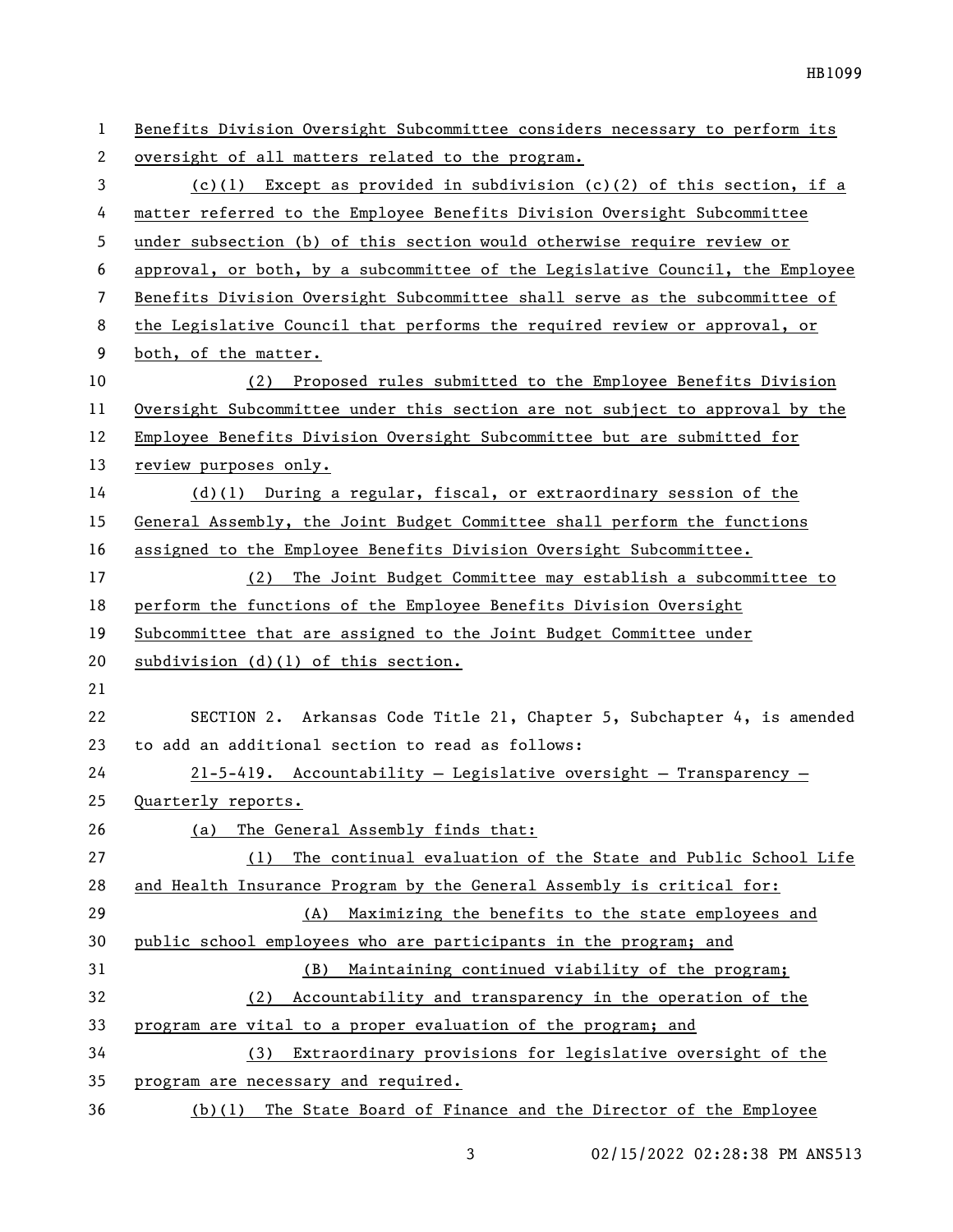| $\mathbf{1}$ | Benefits Division shall report to the Legislative Council on a quarterly   |
|--------------|----------------------------------------------------------------------------|
| 2            | basis.                                                                     |
| 3            | (2)<br>The quarterly report required under subdivision $(b)(1)$ of         |
| 4            | this section shall:                                                        |
| 5            | Be known as the "Employee Benefits Division Quarterly<br>(A)               |
| 6            | $Report$ ";                                                                |
| 7            | (B)<br>Be submitted to the Legislative Council no later than               |
| 8            | thirty (30) calendar days after the end of each calendar quarter; and      |
| 9            | (C)<br>Include without limitation the following information                |
| 10           | regarding the program:                                                     |
| 11           | (i)(a) A new or significantly modified cost-                               |
| 12           | containment measure.                                                       |
| 13           | (b) As used in this subdivision $(b)(2)(C)(i)$ ,                           |
| 14           | "cost-containment measure" means a process or practice of controlling and  |
| 15           | managing expenses of the program by reducing or limiting the amount of     |
| 16           | spending required to administer the program and remain within specific,    |
| 17           | preplanned budgetary constraints;                                          |
| 18           | Any change in plan options offered under the<br>(ii)                       |
| 19           | program for state employees or public school employees;                    |
| 20           | (iii) Potential funding changes to the program;                            |
| 21           | Any premium increases or decreases over the<br>(iv)                        |
| 22           | previous plan year;                                                        |
| 23           | Any concern involving the reserve balance for<br>(v)                       |
| 24           | state employees or public school employees;                                |
| 25           | (vi) Changes to the four-year projections for the                          |
| 26           | program;                                                                   |
| 27           | (vii) Changes that would limit, eliminate, or                              |
| 28           | increase benefits of plan options offered under the program and the impact |
| 29           | these changes would have on the fiscal viability of the program, including |
| 30           | the reserve balance for state employees or public school employees;        |
| 31           | (viii) Changes that would limit, eliminate, or                             |
| 32           | increase eligibility requirements for the program;                         |
| 33           | (ix) Vendor issues or changes in vendors from the                          |
| 34           | previous year;                                                             |
| 35           | Proposed contracts or changes in contracts from<br>(x)                     |
| 36           | the previous year;                                                         |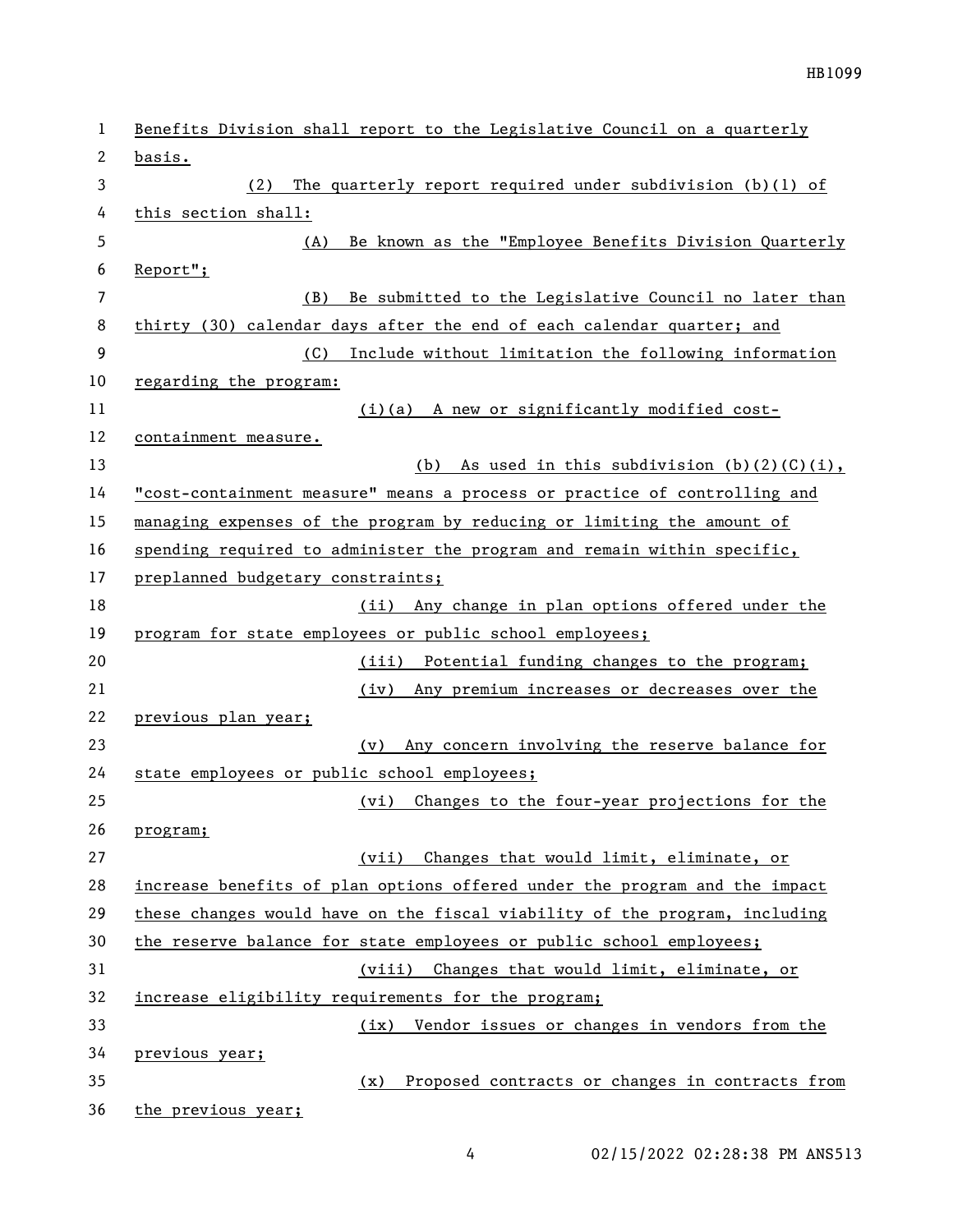| 1  | Any change in consultants from the previous<br>(xi)                           |
|----|-------------------------------------------------------------------------------|
| 2  | year;                                                                         |
| 3  | (xii) Rules promulgated by the board or the Employee                          |
| 4  | Benefits Division regarding the implementation, administration, or            |
| 5  | enforcement of the program; and                                               |
| 6  | (xiii) Such other matters related to the program as                           |
| 7  | the Legislative Council considers necessary to perform its oversight of all   |
| 8  | matters related to the program.                                               |
| 9  |                                                                               |
| 10 | TEMPORARY LANGUAGE. DO NOT CODIFY. Study of general<br>SECTION 3.             |
| 11 | diabetes management program - Legislative findings - Reporting requirements.  |
| 12 | The General Assembly finds that:<br>(a)                                       |
| 13 | Optimal health results and realizing the maximum potential<br>(1)             |
| 14 | of a well-being program can be achieved through sustained behavior changes    |
| 15 | and healthy habits;                                                           |
| 16 | Well-being programs are most successful when the well-being<br>(2)            |
| 17 | programs focus on results-based outcomes;                                     |
| 18 | (3) Well-being programs have a higher return on investment if                 |
| 19 | well-being programs that are results-based are focused on the highest risk    |
| 20 | population;                                                                   |
| 21 | In 2019, there were over three hundred sixty thousand<br>(4)                  |
| 22 | (360,000) Arkansans with diabetes, and almost eight hundred thousand          |
| 23 | (800,000) Arkansans had prediabetes;                                          |
| 24 | The annual medical cost related to diabetes and prediabetes<br>(5)            |
| 25 | in Arkansas has recently been estimated at three billion one hundred million  |
| 26 | dollars (\$3,100,000,000), including the cost of prescription drugs used to   |
| 27 | treat diabetes;                                                               |
| 28 | The diabetes epidemic has an associated fiscal and societal<br>(6)            |
| 29 | impact on the viability and sustainability of the State and Public School     |
| 30 | Life and Health Insurance Program;                                            |
| 31 | If the State and Public School Life and Health Insurance<br>(7)               |
| 32 | Program fails to address and properly manage diabetes as a chronic illness,   |
| 33 | there may be an increase in diabetes-related complications, including without |
| 34 | limitation heart disease, stroke, and kidney damage; and                      |
| 35 | In order to demonstrate the effectiveness of a well-being<br>(8)              |
| 36 | program that is focused on results-based outcomes and sustained behavior      |